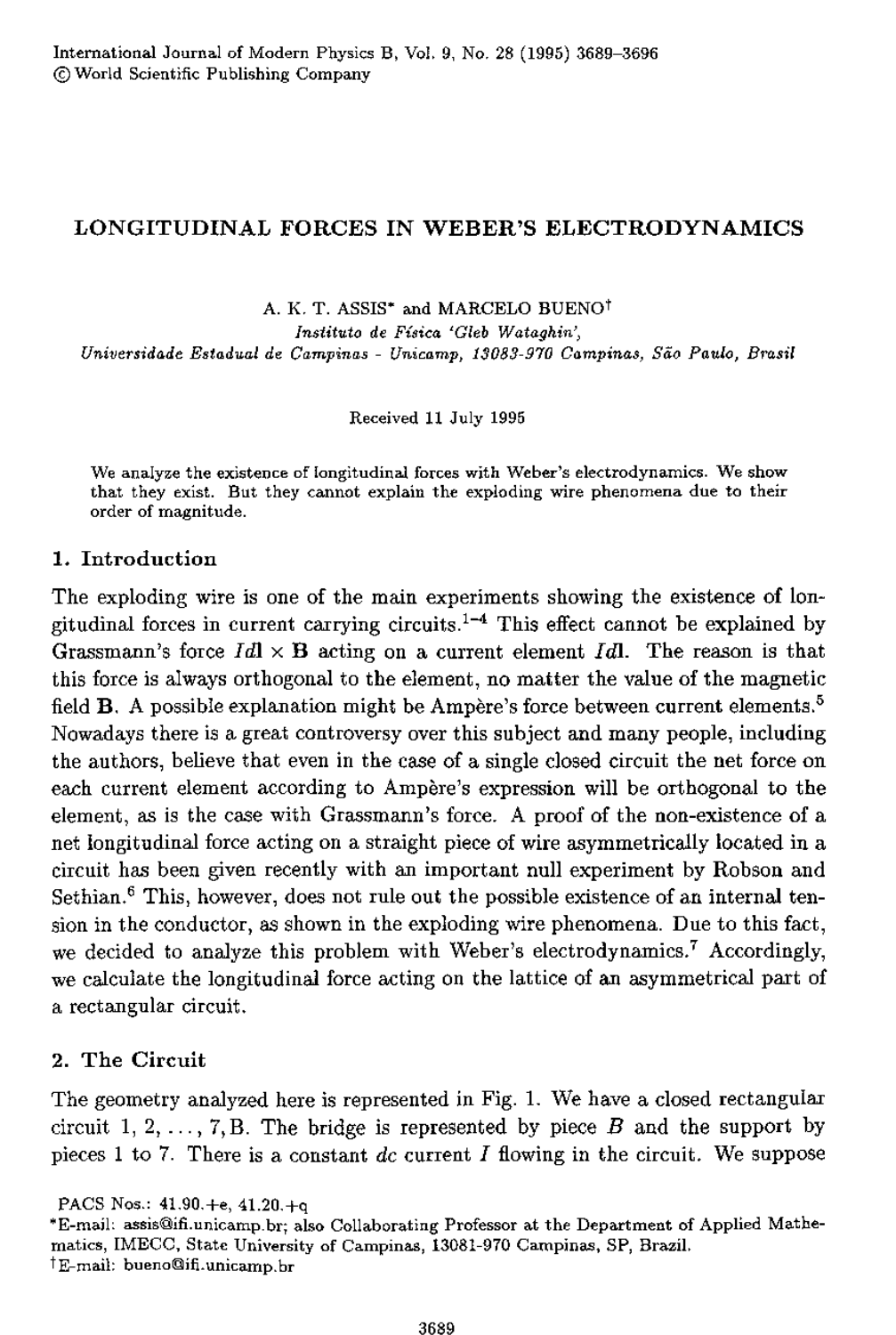

Fig. 1. A rectangular circuit carrying a constant current I. With a counter clockwise current *we*  have a clockwise flow of electrons.

the wire to be made up of a positive lattice fixed relative to the laboratory and of free electrons which move relative to the lattice yielding the electric current I. The source of the current may be a chemical battery (which produces a constant tension) and this electromotive force is balanced by the uniform electrical resistance of the wire.

What we need to calculate is the longitudinal force on the lattice of the bridge B when it is not symmetrically located in the circuit. Pieces 1 and 7 have the same length P. So, we need to calculate the x-component of the force on B when  $A \neq C$ , where  $A$  and  $C$  are the lengths of the pieces 6 and 2, respectively. The bridge has a length L and pieces 3 and 5 has length D.

To calculate this force we utilize Weber's electrodynamics. Weber's force exerted by the charge  $dq_i$  on  $dq_i$  is given by<sup>7</sup>:

$$
d^2 \mathbf{F}_{ji} = \frac{dq_i dq_j}{4\pi\epsilon_0} \frac{\hat{r}_{ij}}{r_{ij}^2} \left[ 1 + \frac{1}{c^2} \left( \mathbf{v}_{ij} \cdot \mathbf{v}_{ij} - \frac{3}{2} (\hat{r}_{ij} \cdot \mathbf{v}_{ij})^2 + \mathbf{r}_{ij} \cdot \mathbf{a}_{ij} \right) \right] . \tag{1}
$$

The charges  $dq_i$  and  $dq_j$  are located at  $r_i$  and  $r_j$ , respectively. In this equation we have  $\mathbf{r}_{ij} \equiv \mathbf{r}_i - \mathbf{r}_j$ ,  $\mathbf{v}_{ij} \equiv \mathbf{v}_i - \mathbf{v}_j \equiv d\mathbf{r}_{ij}/dt$ ,  $\mathbf{a}_{ij} \equiv \mathbf{a}_i - \mathbf{a}_j \equiv d\mathbf{v}_{ij}/dt = d^2\mathbf{r}_{ij}/dt^2$ ,  $r_{ij} \equiv$  $|\mathbf{r}_{ij}|$ ,  $\hat{r}_{ij} = \mathbf{r}_{ij}/r_{ij}$  is the unit vector pointing from  $dq_i$  to  $dq_i$ ,  $\varepsilon_0 = 8.85 \times 10^{-12} \text{ F/m}$ is the vacuum permittivity and  $c = 3 \times 10^8$  m/s.

In order to perform the integrations we replace  $dq$  by  $\lambda dl$ , where  $\lambda$  is the linear charge density of the wire. We are interested here in longitudinal forces so that we only calculate the x-component of the forces acting on the charges of the bridge from now on. As we are supposing a constant current  $I$  and the wire has no curvatures we have  $a = 0$  for all charges, neglecting the corners. This simplifies Eq. (1). Let us calculate, at first place, the force of the charges of piece 2 on the charges of the bridge B. With  $dq_B = \lambda_B dx_B$ ,  $\mathbf{r}_B = x_B \hat{x} + D\hat{y}$ ,  $\mathbf{v}_B = v_B \hat{x}$ ,  $dq_2 = \lambda_2 dx_2$ ,

$$
\mathbf{r}_{2} = x_{2}\hat{x} + D\hat{y} \text{ and } \mathbf{v}_{2} = v_{2}\hat{x} \text{ in Eq. (1) yields (with Fig. 1):}
$$
\n
$$
F_{2B} = -\frac{\lambda_{B}\lambda_{2}}{4\pi\varepsilon_{0}} \int_{A+P}^{A+P+L} dx_{B} \int_{A+2P+L}^{A+2P+L+C} dx_{2} \frac{1 - (v_{B}^{2} - 2v_{B}v_{2} + v_{2}^{2})/2c^{2}}{(x_{2} - x_{B})^{2}}
$$
\n
$$
= \frac{\lambda_{B}\lambda_{2}}{4\pi\varepsilon_{0}} \left(1 - \frac{v_{B}^{2} - 2v_{B}v_{2} + v_{2}^{2}}{2c^{2}}\right) \left(\ln\frac{P+L+C}{P+C} - \ln\frac{P+L}{P}\right). \tag{2}
$$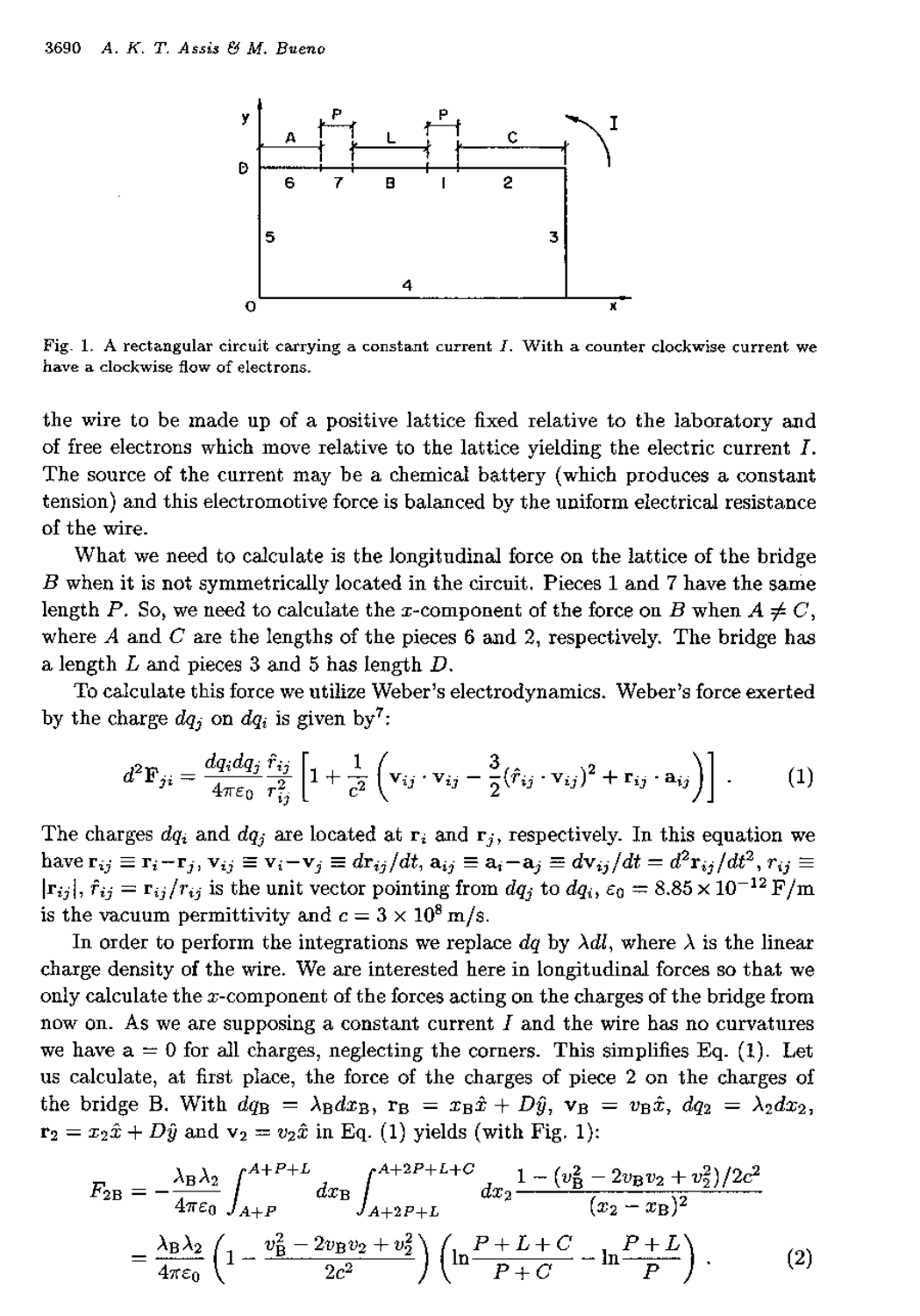With  $\lambda_B = \lambda_+$  and  $\mathbf{v}_B = 0$  (or  $\lambda_B = \lambda_-$  and  $\mathbf{v}_B = V_d \hat{x}$ ) we represent the positive lattice of the bridge (or its free electrons, where  $V_d$  is the drifting velocity of the electrons responsible for the current, namely, their velocity relative to the lattice). With  $\lambda_2 = \lambda_+$  and  $\mathbf{v}_2 = 0$  (or  $\lambda_2 = \lambda_-$  and  $\mathbf{v}_2 = V_d \hat{x}$ ) we represent the positive lattice of piece 2 (or its free electrons). With these replacements, Eq. (2) can represent the force of the lattice of piece 2 on the lattice or free electrons of the bridge, or the force of the electrons of piece 2 on the lattice or free electrons of the bridge.

Now the x-component of the force of the charges of piece 3 on those of the bridge. With  $dq_3 = \lambda_3 dy_3$ ,  $\mathbf{r}_3 = (A + 2P + L + C)\hat{x} + y_3\hat{y}$ ,  $\mathbf{v}_3 = v_3\hat{y}$ , see Fig. 1, and the previous expressions for the charges of the bridge in Eq.  $(1)$  we arrive at:

$$
F_{3B} = \frac{\lambda_{B}\lambda_{3}}{4\pi\epsilon_{0}} \int_{A+P}^{A+P+L} dx_{B} \int_{0}^{D} dy_{3} \left[ \left( 1 + \frac{v_{B}^{2} + v_{3}^{2}}{c^{2}} \right) \frac{x_{B} - (A + 2P + L + C)}{r_{B3}^{3}} - \frac{3v_{B}^{2}}{2c^{2}} \frac{[x_{B} - (A + 2P + L + C)]^{3}}{r_{B3}^{5}} - \frac{3v_{3}^{2}}{2c^{2}} \frac{[x_{B} - (A + 2P + L + C)](D - y_{3})^{2}}{r_{B3}^{5}} + \frac{3v_{B}v_{3}}{c^{2}} \frac{[x_{B} - (A + 2P + L + C)]^{2}(D - y_{3})}{r_{B3}^{5}} \right]
$$
  
\n
$$
= \frac{\lambda_{B}\lambda_{3}}{4\pi\epsilon_{0}} \left[ \left( 1 + \frac{v_{3}^{2}}{2c^{2}} \right) \left( \ln \frac{\sqrt{(P + L + C)^{2} + D^{2} + D}}{P + L + C} + D \right) \right] - \ln \frac{\sqrt{(P + C)^{2} + D^{2} + D}}{P + C} + \frac{v_{B}^{2} - v_{3}^{2}}{2c^{2}} \left( \frac{D}{\sqrt{(P + C)^{2} + D^{2}}} - \frac{D}{\sqrt{(P + L + C)^{2} + D^{2}}} \right) + \frac{v_{B}v_{3}}{c^{2}} \left( \ln \frac{P + L + C}{P + C} - \ln \frac{\sqrt{(P + C)^{2} + D^{2} - (P + C)}}{\sqrt{(P + L + C)^{2} + D^{2} - (P + L + C)}} + \frac{P + L + C}{\sqrt{(P + L + C)^{2} + D^{2}} - \frac{P + C}{\sqrt{(P + C)^{2} + D^{2}}} \right), \quad (3)
$$

where  $r_{B3} = \sqrt{(x_B - (A + 2P + L + C))^2 + (D - y_3)^2}$ . With  $\lambda_3 = \lambda_+$  and  $\mathbf{v}_3 = 0$ we represent the positive lattice of piece 3. With  $\lambda_3 = \lambda_-$  and  $v_3 = -V_d\hat{y}$  (see Fig. 1) we represent its free electrons.

With  $dq_4 = \lambda_4 dx_4$ ,  $\mathbf{r}_4 = x_4 \hat{x}$ ,  $\mathbf{v}_4 = v_4 \hat{x}$ , in Eq. (1) yields, by a similar reasoning, the x-component of the force of the charges of piece 4 on the charges of the bridge,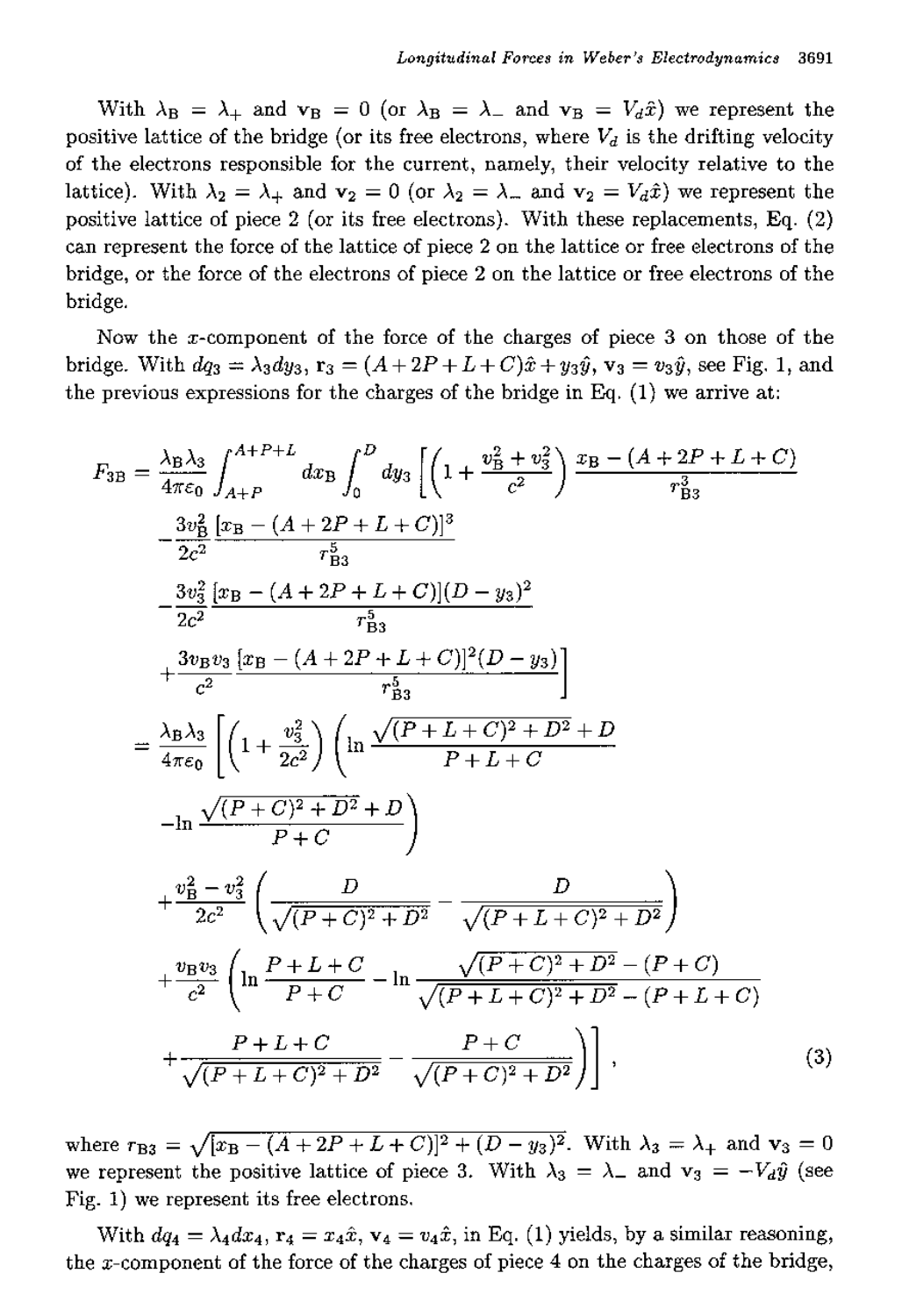namely:

$$
F_{4B} = \frac{\lambda_B \lambda_4}{4\pi\epsilon_0} \left[ \left( 1 - \frac{(v_B - v_4)^2}{2c^2} \right) \left( \ln \frac{\sqrt{(A+P)^2 + D^2} + (A+P)}{\sqrt{(P+L+C)^2 + D^2} - (P+L+C)} \right) -\ln \frac{\sqrt{(A+P+L)^2 + D^2} + (A+P+L)}{\sqrt{(P+C)^2 + D^2} - (P+C)} \right]
$$

$$
-\frac{(v_B - v_4)^2}{2c^2} \left( \frac{A+P+L}{\sqrt{(A+P+L)^2 + D^2}} + \frac{P+C}{\sqrt{(P+C)^2 + D^2}} \right)
$$

$$
-\frac{A+P}{\sqrt{(A+P)^2 + D^2}} - \frac{P+L+C}{\sqrt{(P+L+C)^2 + D^2}} \right]. \tag{4}
$$

With  $dq_5 = \lambda_5 dy_5$ ,  $\mathbf{r}_5 = y_5 \hat{x}$ ,  $\mathbf{v}_5 = v_5 \hat{y}$ , we get for the *x*-component of the force:

$$
F_{5B} = \frac{\lambda_{B}\lambda_{5}}{4\pi\epsilon_{0}} \left[ \left( 1 + \frac{v_{5}^{2}}{2c^{2}} \right) \left( \ln \frac{\sqrt{(A+P)^{2} + D^{2}} + D}{A+P} \right) \right]
$$

$$
- \ln \frac{\sqrt{(A+P+L)^{2} + D^{2}} + D}{A+P+L} \right)
$$

$$
+ \frac{v_{B}^{2} - v_{5}^{2}}{2c^{2}} \left( \frac{D}{\sqrt{(A+P+L)^{2} + D^{2}}} - \frac{D}{\sqrt{(A+P)^{2} + D^{2}}} \right)
$$

$$
- \frac{v_{B}v_{5}}{c^{2}} \left( \frac{A+P}{\sqrt{(A+P)^{2} + D^{2}}} - \frac{A+P+L}{\sqrt{(A+P+L)^{2} + D^{2}}} \right)
$$

$$
+ \ln \frac{\sqrt{(A+P+L)^{2} + D^{2}} + (A+P+L)}{\sqrt{(A+P)^{2} + D^{2}} + (A+P)} - \ln \frac{A+P+L}{A+P} \right) \Big] . \tag{5}
$$

And finally, with  $dq_6 = \lambda_6 dx_6$ ,  $\mathbf{r}_6 = x_6 \hat{x} + D \hat{y}$  and  $\mathbf{v}_6 = v_6 \hat{x}$  we get:

$$
F_{6B} = \frac{\lambda_{B}\lambda_{6}}{4\pi\epsilon_{0}} \left(1 - \frac{v_{B}^{2} - 2v_{B}v_{6} + v_{6}^{2}}{2c^{2}}\right) \left(\ln\frac{P+L}{P} - \ln\frac{A+P+L}{A+P}\right).
$$
 (6)

Adding  $F_{6B}$  to  $F_{2B}$  with  $\mathbf{v}_2 = \mathbf{v}_6$  and  $\lambda_2 = \lambda_6$  yields a zero value if  $A = C$ , for any value of P. This shows that the sum of the forces of pieces 1 and 7 on the charges of the bridge is equal to zero, as they have the same size and are symmetrically located relative to the bridge:

$$
F_{1B} + F_{7B} = 0, \t\t(7)
$$

supposing  $\lambda_7 = \lambda_1$  and  $\mathbf{v}_7 = \mathbf{v}_1$ . This is the reason why we do not need to consider these forces separately.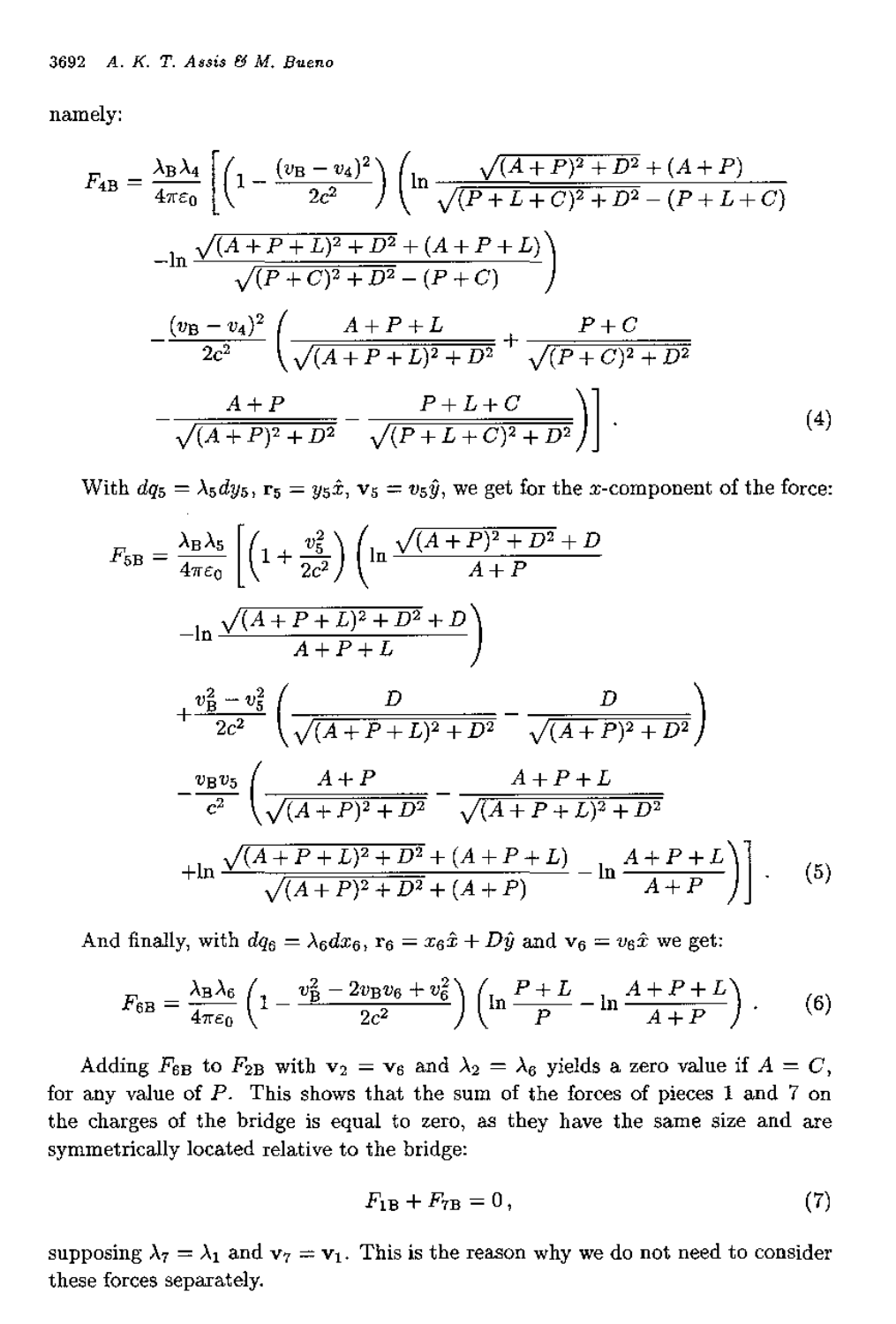We now add the x-components of the forces of the positive charges of pieces 1 to 7 acting on the positive charges of the bridge (with  $\lambda_1 = \cdots = \lambda_7 = \lambda_B = \lambda_+$ and  $v_1 = \cdots = v_7 = v_B = 0$  to the x-components of the forces of the electrons of pieces 1 to 7 acting on the positive charges of the bridge (with  $\lambda_1 = \cdots = \lambda_7 = \lambda_7$ ,  $\lambda_B = \lambda_+, v_1 = v_2 = v_5 = v_6 = v_7 = V_d, v_3 = v_4 = -V_d$ , see Fig. 1, and  $v_B = 0$ ). The force of the positive lattice of the bridge on itself is obviously zero and the same happens with the force of the electrons of the bridge on its lattice. With the previous results, supposing the charge neutrality of the wire  $(\lambda_- = -\lambda_+)$  and utilizing the identifications  $I = |\lambda - V_d|$  and  $c^2 = 1/\mu_0 \varepsilon_0$  ( $\mu_0 = 4\pi \times 10^{-7}$  kg m C<sup>-2</sup> is the vacuum permeability), yields the final result:

$$
F_{S_{+} \text{ on } B_{+}} + F_{S_{-} \text{ on } B_{+}}
$$
\n
$$
= -\frac{\mu_{0}}{4\pi} I^{2} \left[ \ln \frac{A+P+L}{A+P} - \ln \frac{P+C+L}{P+C} + \frac{1}{2} \left( \ln \frac{\sqrt{(A+P+L)^{2}+D^{2}+(A+P+L)}}{\sqrt{(A+P)^{2}+D^{2}+(A+P)}} - \ln \frac{\sqrt{(P+C+L)^{2}+D^{2}+(P+C+L)}}{\sqrt{(P+C)^{2}+D^{2}+(P+C)}} + \ln \frac{\sqrt{(P+C+L)^{2}+D^{2}+D}}{\sqrt{(P+C)^{2}+D^{2}+D}} - \ln \frac{\sqrt{(A+P+L)^{2}+D^{2}+D}}{\sqrt{(A+P)^{2}+D^{2}+D}} + \frac{A+P+D}{\sqrt{(A+P)^{2}+D^{2}}} - \frac{A+P+D+L}{\sqrt{(A+P+L)^{2}+D^{2}}} + \frac{P+C+D+L}{\sqrt{(P+C+L)^{2}+D^{2}}} - \frac{P+C+D}{\sqrt{(P+C)^{2}+D^{2}}} \right]. \tag{8}
$$

This is the net longitudinal force  $(x$ -component) exerted by the positive and negative charges of the support  $(S_+$  and  $S_-$ ) on the positive lattice of the bridge,  $B_{+}$ .

Calculating the force of the positive and negative charges of the support on the negative charges of the bridge  $(B_+)$  yields the negative of this result, namely:

$$
F_{S_+ \text{ on } B_-} + F_{S - \text{ on } B_-} = -(F_{S_+ \text{ on } B_+} + F_{S_- \text{ on } B_+}). \tag{9}
$$

Adding these two together,  $F_{SB_+} + F_{SB_-}$ , with  $S \equiv S_+ + S_-$ , yields a zero value. That is, although the neutral bridge is not symmetrically located relative to the circuit when  $A \neq C$ , the net longitudinal force on it is zero.

This zero resultant force has been shown conclusively in Robson and Sethian's important experiment.6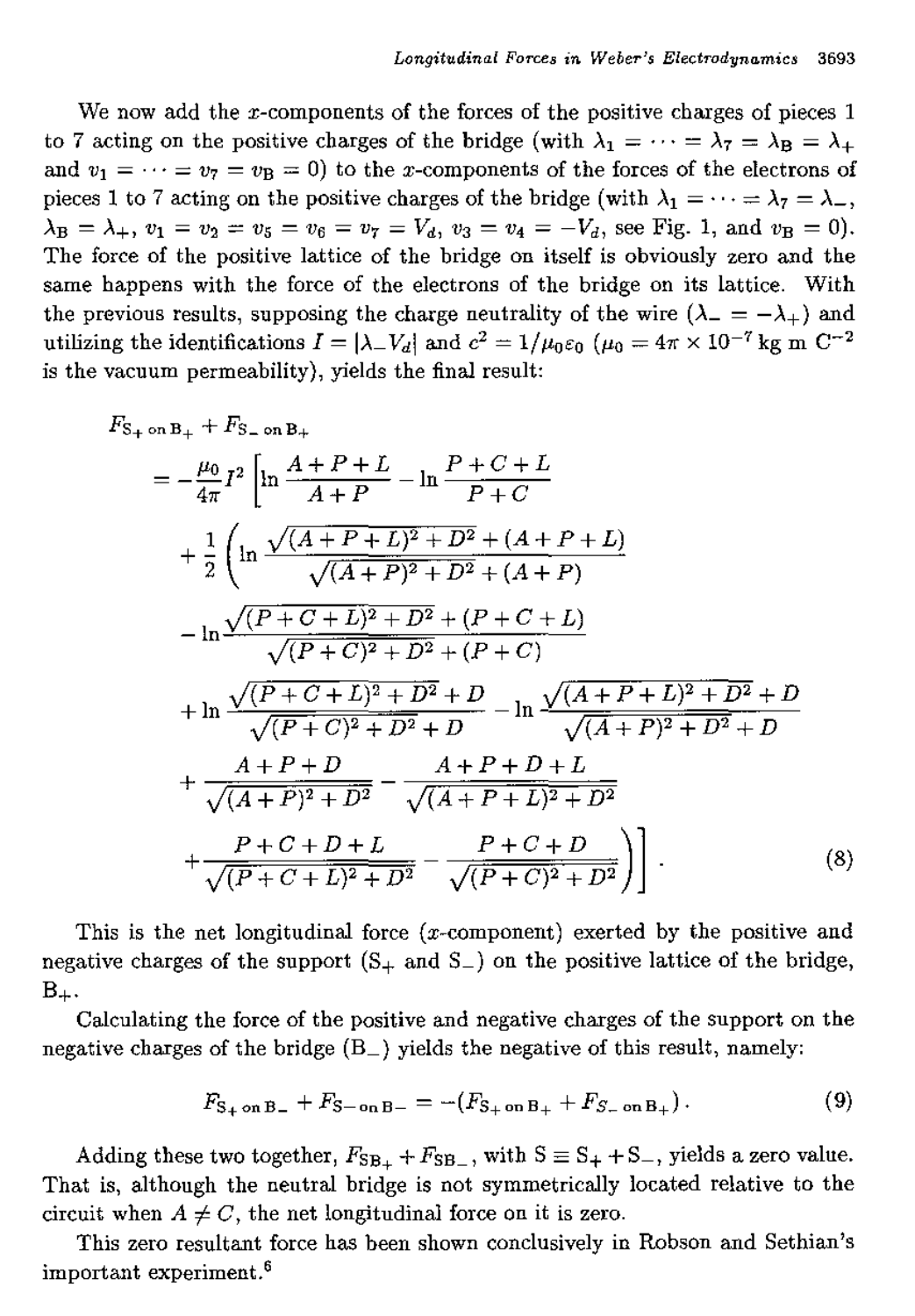

Fig. 2. A square circuit of side  $D$ . The bridge of length  $D/2$  is at the middle of the upper side and is symmetrically located in the circuit.

#### 3. Tension in **the** Bridge

In order to analyze the possible existence of tension in this circuit, despite the zero net force, and to present some orders of magnitude for these expressions we consider the square circuit of Fig. 2. We now have  $A+2P+L+C = D$ ,  $A+P = P+C = D/4$ ,  $L = D/2$ , so that the bridge is symmetrically located in this square circuit. The bridge is composed of two equal parts  $B_L$  and  $B_R$ , the left half and the right half respectively. Each half has a length of  $D/4$ . With these values in Eq. (8) we obtain that the longitudinal force exerted on the positive lattice of the left half of the bridge by the remainder of the circuit (positive and negative charges of the support and of the right half) is given by

$$
F_{\rm S\,on\,B_{L+}} + F_{\rm B_R\,on\,B_{L+}} = -0.27 \frac{\mu_0}{4\pi} I^2 \,. \tag{10}
$$

This force is independent of the value of D. With a current of  $6 \times 10^3$  A, this yields a force to the left of approximately 0.7N. The force on the positive lattice of the right half exerted by the positive and negative charges of the left half and the support is also given by this value, but now pointing to the right, see Fig. 3.

In an experiment with a geometry of this kind (although the support has not been clearly specified) and currents of this order of magnitude, an aluminum wire 1 meter long and with 1.2 mm diameter was broken in many pieces.<sup>1</sup> The analysis of the fragments indicated that the wire was broken in solid state due to a mechanical tension and not, for instance, due to melting or Joule heating. This aluminum wire was mechanically disconnected to the remainder of the circuit and we represent it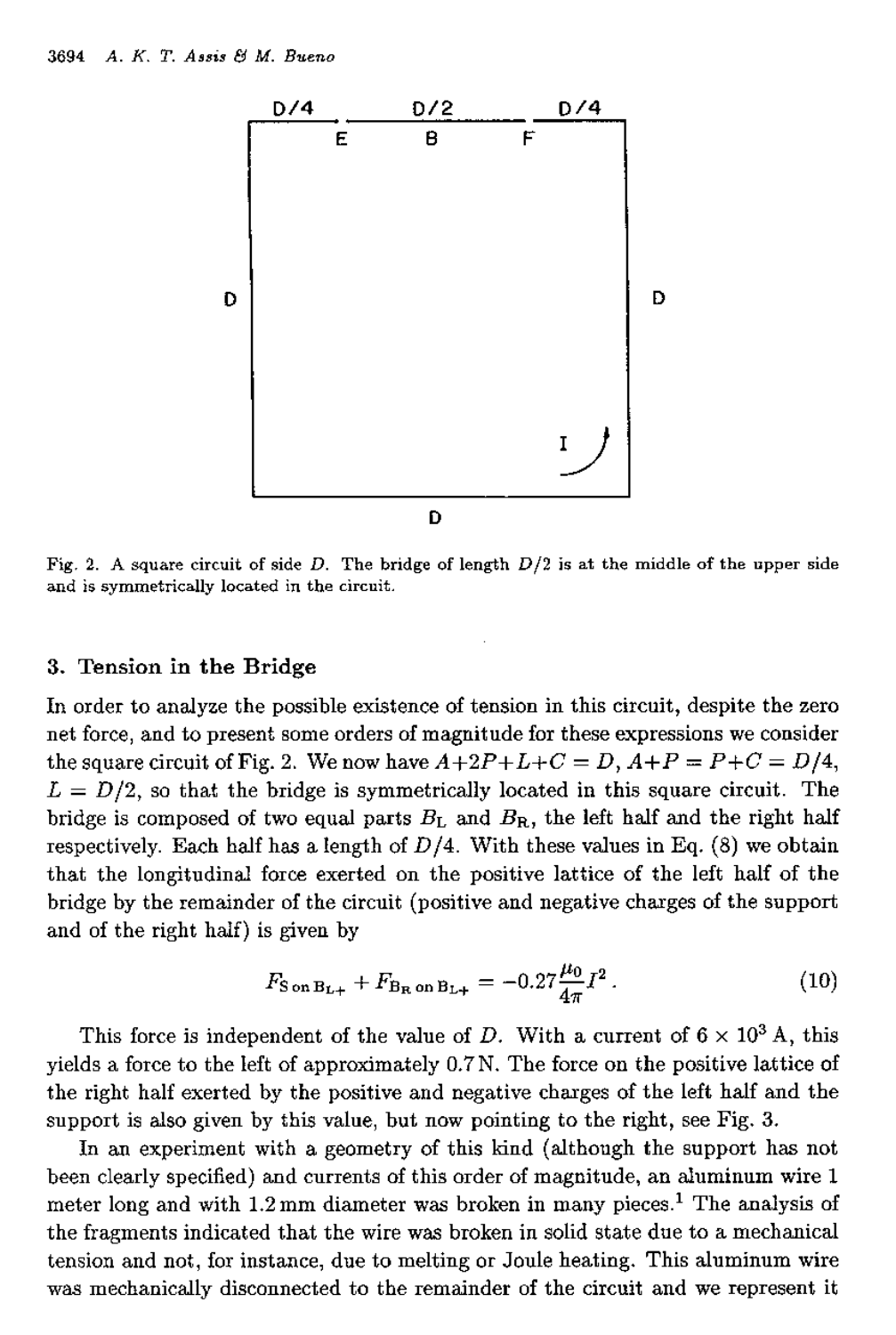

Fig. 3. The *net* force on the positive lattice of the left (right) half of the bridge exerted by the positive and negative charges of the support and of the right (left) half points to the left (right), indicating a tension.

by the bridge B in Fig. 2. At E and F of this figure there are electric arcs closing the current but allowing the bridge to be mechanically disconnected from the support. As the bridge is mechanically disconnected from the remainder of the circuit it does not feel any force or tension exerted on the support. The net force on the bridge is obviously zero due to its symmetrical location. But it might be under tension and this would be represented by the force on its left half, which was given by Eq. (10). But the longitudinal force acting on the lattice which we obtained with Weber's expression was only of the order of  $1 N$ . And the tensile strength for aluminum wires is of the order  $50-500\,\mathrm{N/mm^2}$ .<sup>8</sup> This shows that in this experiment it was not Weber's force responsible for breaking the wire.

### 4. Discussion

We obtained a zero net force acting on the lattice plus electrons according to Weber's electrodynamics, in agreement with the experimental findings of Robson and Sethian.<sup>6</sup> However, when considering only the lattice we have found a net longitudinal force which might put the wire under tension. When comparing these forces with a real exploding wire experiment we have found this tension to be two orders of magnitude smaller than the required tensile strength to break the wire. Despite this fact let us analyze a little more the consequences of this force.

It acts on the positive lattice and we have seen previously that there is an opposite force acting on the electrons. Considering that we are in a steady state with constant current, this force on the electrons need to be balanced by something else. The electromotive force of the battery is already balanced by the resistance of the wire. The consequence is that this extra force on the electrons will cause an accumulation of electrons at the middle of each side, as they will be under compression while the positive charges composing the lattice are under tension. In equilibrium this distribution of charges should balance this compression.

We do not attempt to calculate this new distribution of electrons here. But one consequence is that there will be a new Coulombian repulsion between them, which did not exist previously as we were considering a neutral current. The effects of this Coulombian repulsion will not be analyzed here, as they are beyond the scope of this work.